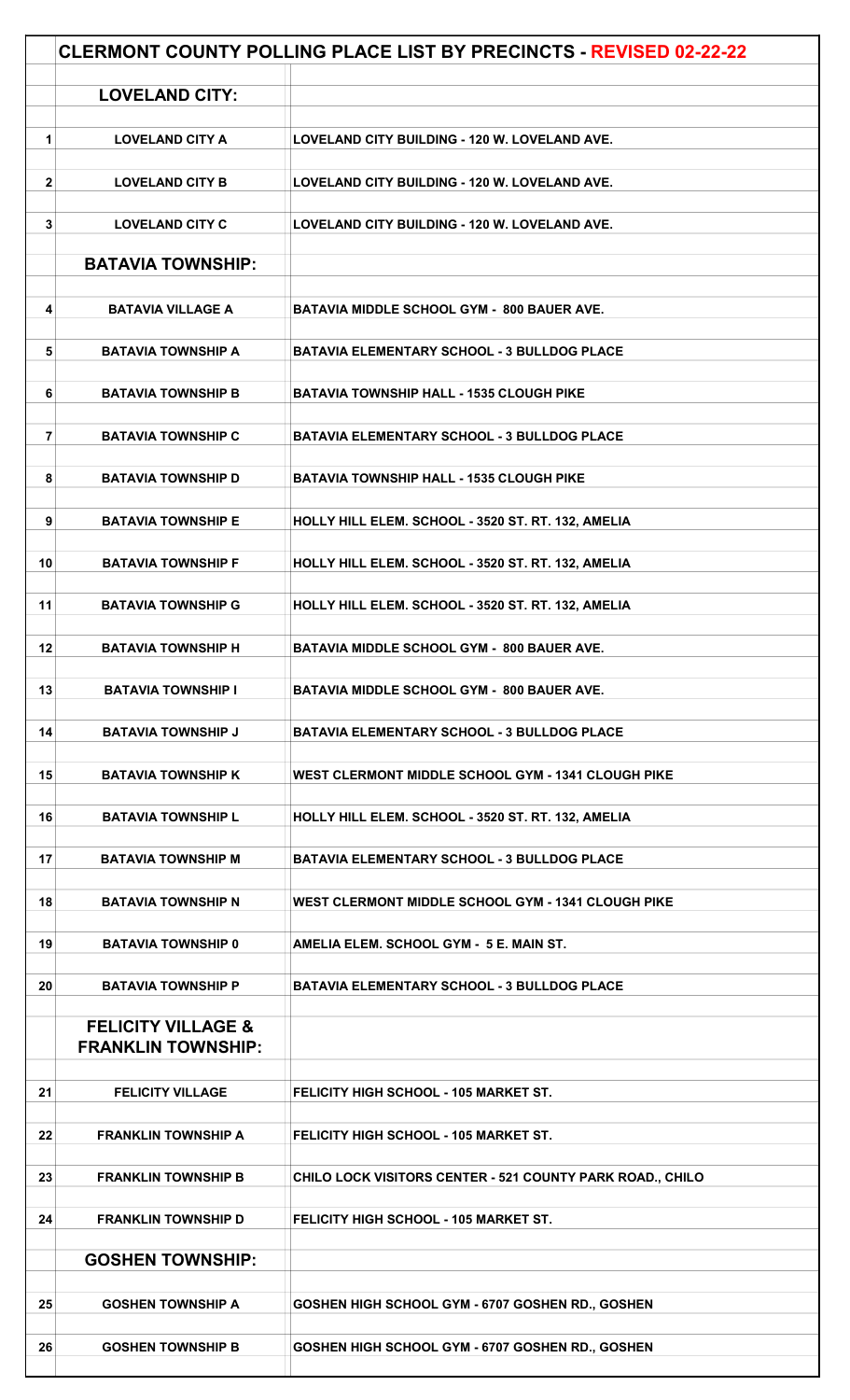| 27 | <b>GOSHEN TOWNSHIP D</b>                        | GOSHEN HIGH SCHOOL GYM - 6707 GOSHEN RD., GOSHEN                          |
|----|-------------------------------------------------|---------------------------------------------------------------------------|
| 28 | <b>GOSHEN TOWNSHIP E</b>                        | GOSHEN HIGH SCHOOL GYM - 6707 GOSHEN RD., GOSHEN                          |
| 29 | <b>GOSHEN TOWNSHIP F</b>                        | GOSHEN HIGH SCHOOL GYM - 6707 GOSHEN RD., GOSHEN                          |
| 30 | <b>GOSHEN TOWNSHIP G</b>                        | GOSHEN HIGH SCHOOL GYM - 6707 GOSHEN RD., GOSHEN                          |
| 31 | <b>GOSHEN TOWNSHIP I</b>                        | GOSHEN HIGH SCHOOL GYM - 6707 GOSHEN RD., GOSHEN                          |
| 32 | <b>GOSHEN TOWNSHIP J</b>                        | GOSHEN HIGH SCHOOL GYM - 6707 GOSHEN RD., GOSHEN                          |
| 33 | <b>GOSHEN TOWNSHIP K</b>                        | GOSHEN HIGH SCHOOL GYM - 6707 GOSHEN RD., GOSHEN                          |
| 34 | <b>GOSHEN TOWNSHIP L</b>                        | GOSHEN HIGH SCHOOL GYM - 6707 GOSHEN RD., GOSHEN                          |
| 35 | <b>GOSHEN TOWNSHIP M</b>                        | GOSHEN HIGH SCHOOL GYM - 6707 GOSHEN RD., GOSHEN                          |
| 36 | <b>GOSHEN TOWNSHIP N</b>                        | GOSHEN HIGH SCHOOL GYM - 6707 GOSHEN RD., GOSHEN                          |
|    | <b>JACKSON TOWNSHIP:</b>                        |                                                                           |
| 37 | <b>JACKSON TOWNSHIP A</b>                       | JACKSON TWP, COMMUNITY BUILD, - 3263 U.S. ROUTE 50                        |
| 38 | <b>JACKSON TOWNSHIP B</b>                       | JACKSON TWP. COMMUNITY BUILD. - 3263 U.S. ROUTE 50                        |
| 39 | <b>JACKSON TOWNSHIP C</b>                       | JACKSON TWP. COMMUNITY BUILD. - 3263 U.S. ROUTE 50                        |
|    |                                                 |                                                                           |
|    | <b>MILFORD CITY:</b>                            |                                                                           |
| 40 | <b>MILFORD CITY A</b>                           | MILFORD AMERICAN LEGION #450 - 450 VICTOR STIER DR. (a.k.a. 111 RACE ST.) |
| 41 | <b>MILFORD CITY B</b>                           | PATTISON SCHOOL - 5330 S. MILFORD RD.                                     |
| 42 | <b>MILFORD CITY D</b>                           | PATTISON SCHOOL - 5330 S. MILFORD RD.                                     |
| 43 | <b>MILFORD CITY E</b>                           | <b>PATTISON SCHOOL - 5330 S. MILFORD RD.</b>                              |
| 44 | <b>MILFORD CITY F</b>                           | <b>FIVE POINTS BUILDING - 745 CENTER ST.</b>                              |
| 45 | <b>MILFORD CITY G</b>                           | <b>FIVE POINTS BUILDING - 745 CENTER ST.</b>                              |
|    |                                                 |                                                                           |
| 46 | <b>MILFORD CITY H</b><br><b>MIAMI TOWNSHIP:</b> | <b>MILFORD CHRISTIAN CHURCH - 844 ST. RT. 131</b>                         |
| 47 | <b>MIAMI TOWNSHIP A</b>                         | LOVELAND PRESBYTERIAN CHURCH - 6796 LOVELAND MIAMIVILLE RD.               |
| 48 | <b>MIAMI TOWNSHIP C</b>                         | LOVELAND EARLY CHILDHOOD CENTER - 6740 LOVELAND MIAMIVILLE RD.            |
| 49 | <b>MIAMI TOWNSHIP D</b>                         | MULBERRY ELEM. - 5950 BUCKWHEAT RD.                                       |
| 50 | <b>MIAMI TOWNSHIP E</b>                         | RIVER HILLS CHRISTIAN CHURCH - 6300 PRICE ROAD                            |
| 51 | <b>MIAMI TOWNSHIP F</b>                         | <b>EASTSIDE CHRISTIAN CHURCH - 5874 MONTCLAIR BLVD.</b>                   |
| 52 | <b>MIAMI TOWNSHIP G</b>                         | <b>MIAMI TWP. CIVIC CENTER - 6101 MEIJER DRIVE</b>                        |
| 53 | <b>MIAMI TOWNSHIP H</b>                         | <b>MIAMI TWP. CIVIC CENTER - 6101 MEIJER DRIVE</b>                        |
| 54 | <b>MIAMI TOWNSHIP I</b>                         | TRINITY UNITED METHODIST CHURCH - 5767 WOLFPEN PLEASANT HILL RD.          |
| 55 | <b>MIAMI TOWNSHIP J</b>                         | <b>MIAMI TOWNSHIP SOUTH SAFTEY BUILDING - 1154 U. S. ROUTE 50</b>         |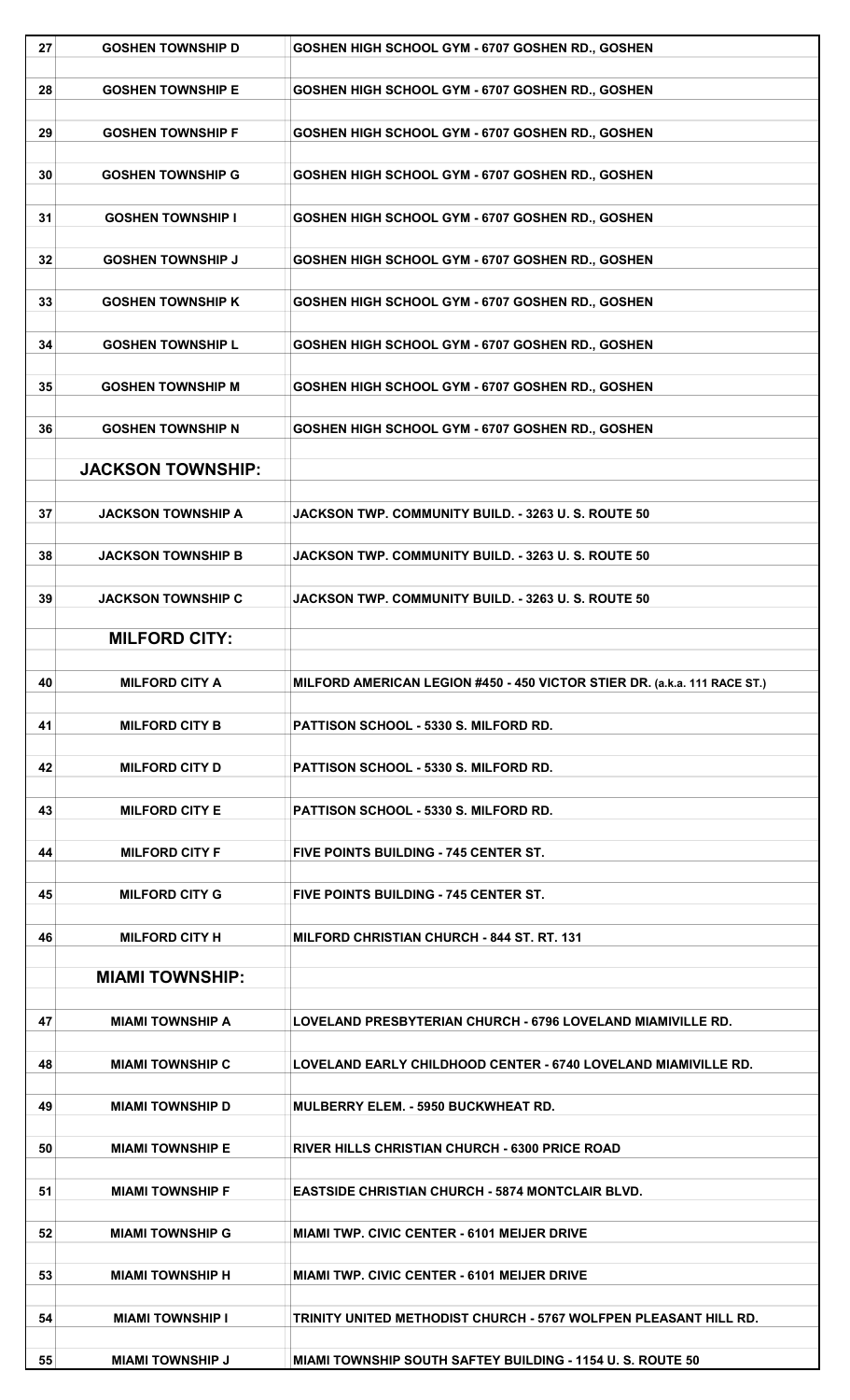| 56 | <b>MIAMI TOWNSHIP K</b>   | <b>FAITH EVANGELICAL CHURCH - 5910 PRICE RD.</b>                 |
|----|---------------------------|------------------------------------------------------------------|
| 57 | <b>MIAMI TOWNSHIP L</b>   | <b>RIVER HILLS CHRISTIAN CHURCH - 6300 PRICE ROAD</b>            |
| 58 | <b>MIAMI TOWNSHIP M</b>   | TRINITY UNITED METHODIST CHURCH - 5767 WOLFPEN PLEASANT HILL RD. |
|    |                           |                                                                  |
| 59 | <b>MIAMI TOWNSHIP N</b>   | SEIPELT ELEM. SCHOOL - 900 ST. RT. 131                           |
| 60 | <b>MIAMI TOWNSHIP P</b>   | ST. MARK'S LUTHERAN CHURCH - 5849 BUCKWHEAT RD.                  |
| 61 | <b>MIAMI TOWNSHIP Q</b>   | <b>MCCORMICK ELEM. SCHOOL - 751 LOVELAND MIAMIVILLE RD.</b>      |
| 62 | <b>MIAMI TOWNSHIP R</b>   | SEIPELT ELEM. SCHOOL - 900 ST. RT. 131                           |
|    |                           |                                                                  |
| 63 | <b>MIAMI TOWNSHIP S</b>   | DAY HEIGHTS FIREFIGHTERS MEMORIAL - 1313 ST. RT. 131             |
| 64 | <b>MIAMI TOWNSHIP T</b>   | <b>EASTSIDE CHRISTIAN CHURCH - 5874 MONTCLAIR BLVD.</b>          |
| 65 | <b>MIAMI TOWNSHIP U</b>   | <b>MILFORD CHRISTIAN CHURCH - 844 ST. RT. 131</b>                |
|    |                           |                                                                  |
| 66 | <b>MIAMI TOWNSHIP V</b>   | DAY HEIGHTS FIREFIGHTERS MEMORIAL - 1313 ST. RT. 131             |
| 67 | <b>MIAMI TOWNSHIP X</b>   | <b>MCCORMICK ELEM. SCHOOL - 751 LOVELAND MIAMIVILLE RD.</b>      |
| 68 | <b>MIAMI TOWNSHIP Y</b>   | LOVELAND PRESBYTERIAN CHURCH - 6796 LOVELAND MIAMIVILLE RD.      |
|    |                           |                                                                  |
| 69 | <b>MIAMI TOWNSHIP Z</b>   | LOVELAND EARLY CHILDHOOD CENTER - 6740 LOVELAND MIAMIVILLE RD.   |
| 70 | <b>MIAMI TOWNSHIP A1A</b> | FAITH EVANGELICAL CHURCH - 5910 PRICE RD.                        |
| 71 | <b>MIAMI TOWNSHIP B1B</b> | ST. MARK'S LUTHERAN CHURCH - 5849 BUCKWHEAT RD.                  |
| 72 | <b>MIAMI TOWNSHIP C1C</b> | SEIPELT ELEM. SCHOOL - 900 ST. RT. 131                           |
| 73 | <b>MIAMI TOWNSHIP D1D</b> | <b>MULBERRY ELEM. - 5950 BUCKWHEAT RD.</b>                       |
|    |                           |                                                                  |
| 74 | <b>MIAMI TOWNSHIP F1F</b> | BOYD E. SMITH ELEM. SCHOOL - 1052 JER LES DR.                    |
| 75 | <b>MIAMI TOWNSHIP G1G</b> | BOYD E. SMITH ELEM. SCHOOL - 1052 JER LES DR.                    |
| 76 | <b>MIAMI TOWNSHIP H1H</b> | BOYD E. SMITH ELEM. SCHOOL - 1052 JER LES DR.                    |
|    |                           |                                                                  |
| 77 | <b>MIAMI TOWNSHIP K1K</b> | RIVER HILLS CHRISTIAN CHURCH - 6300 PRICE ROAD                   |
| 78 | <b>MIAMI TOWNSHIP L1L</b> | LOVELAND PRESBYTERIAN CHURCH - 6796 LOVELAND MIAMIVILLE RD.      |
| 79 | <b>MIAMI TOWNSHIP M1M</b> | LOVELAND PRESBYTERIAN CHURCH - 6796 LOVELAND MIAMIVILLE RD.      |
| 80 | <b>MIAMI TOWNSHIP N1N</b> | LOVELAND EARLY CHILDHOOD DEV. CENTER - 6740 LOVELAND MIAMIVILLE  |
|    |                           |                                                                  |
| 81 | <b>MIAMI TOWNSHIP 010</b> | MEADOWVIEW ELEM. SCHOOL - 5556 MT. ZION ROAD                     |
| 82 | <b>MIAMI TOWNSHIP P1P</b> | BOYD E. SMITH ELEM. SCHOOL - 1052 JER LES DR.                    |
| 83 | <b>MIAMI TOWNSHIP Q1Q</b> | <b>MEADOWVIEW ELEM. SCHOOL - 5556 MT. ZION ROAD</b>              |
|    | <b>MONROE TOWNSHIP:</b>   |                                                                  |
|    |                           |                                                                  |
| 84 | <b>MONROE TOWNSHIP A</b>  | <b>MONUMENTS BAPTIST CHURCH - 2831 ST. RT. 222</b>               |
|    |                           | <b>ACROSS THE STREET FROM THE TWP MAINTENANCE BLDG</b>           |
| 85 | <b>MONROE TOWNSHIP B</b>  | <b>MONUMENTS BAPTIST CHURCH - 2831 ST. RT. 222</b>               |
|    |                           | <b>ACROSS THE STREET FROM THE TWP MAINTENANCE BLDG</b>           |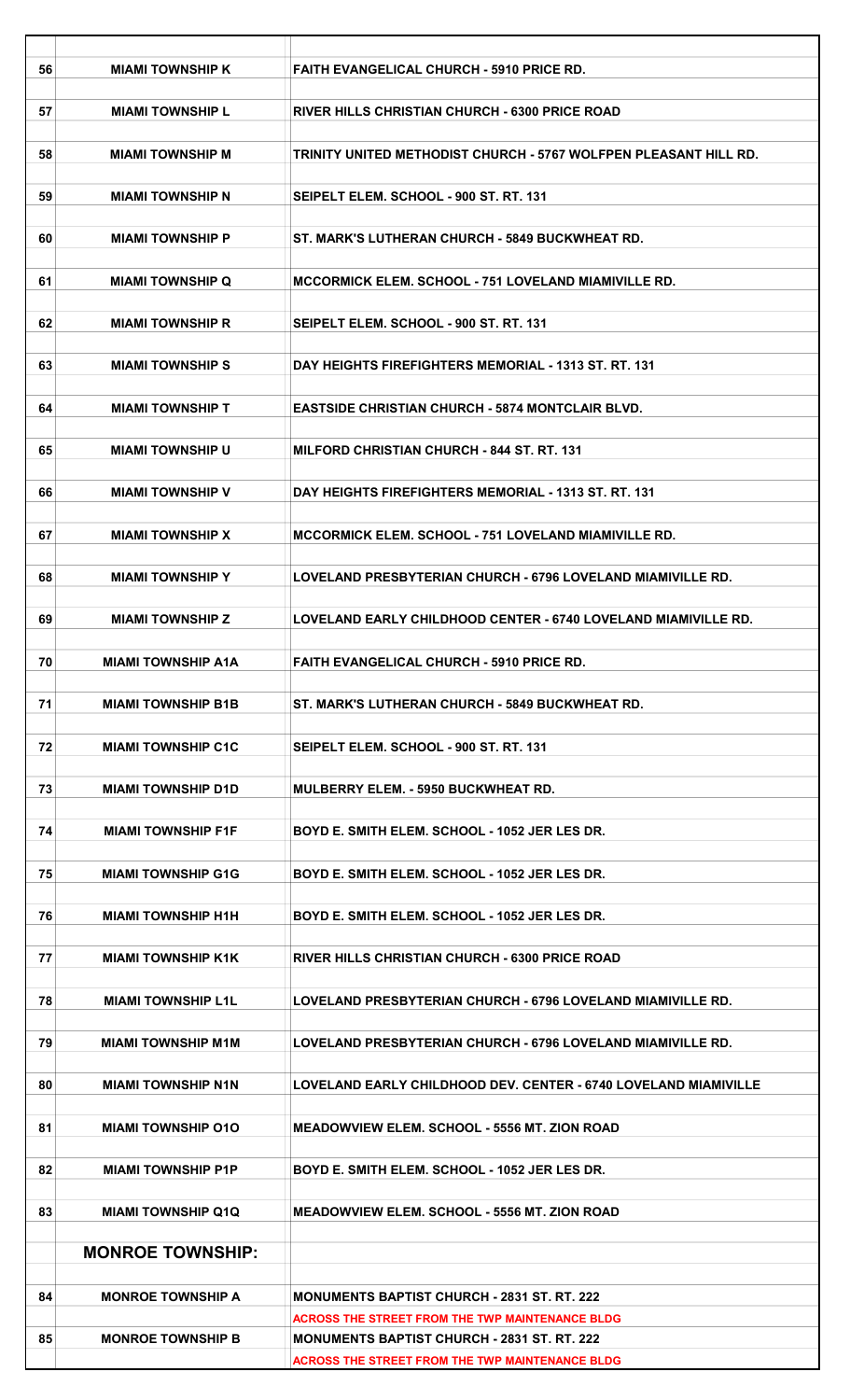| 86  | <b>MONROE TOWNSHIP C</b>    | <b>MONROE ELEM. SCHOOL - 2117 LAUREL LINDALE RD.</b>              |
|-----|-----------------------------|-------------------------------------------------------------------|
| 87  | <b>MONROE TOWNSHIP D</b>    | MONROE ELEM. SCHOOL - 2117 LAUREL LINDALE RD.                     |
| 88  | <b>MONROE TOWNSHIP E</b>    | <b>MONROE ELEM. SCHOOL - 2117 LAUREL LINDALE RD.</b>              |
| 89  | <b>MONROE TOWNSHIP I</b>    | <b>MONUMENTS BAPTIST CHURCH - 2831 ST. RT. 222</b>                |
|     |                             | <b>ACROSS THE STREET FROM THE TWP MAINTENANCE BLDG</b>            |
|     |                             |                                                                   |
|     | <b>OHIO TOWNSHIP:</b>       |                                                                   |
|     |                             |                                                                   |
| 90  | <b>NEW RICHMOND A</b>       | FIRST BAPTIST CHURCH OF NEW RICHMOND - 213 WESTERN AVE.           |
| 91  | <b>NEW RICHMOND B</b>       | FIRST BAPTIST CHURCH OF NEW RICHMOND - 213 WESTERN AVE.           |
| 92  | <b>OHIO TOWNSHIP A</b>      | <b>OHIO TOWNSHIP COMMUNITY BUILDING - 2877 MT, PISGAH RD.</b>     |
| 93  | <b>OHIO TOWNSHIP B</b>      | FIRST BAPTIST CHURCH OF NEW RICHMOND - 213 WESTERN AVE.           |
|     |                             |                                                                   |
| 94  | <b>OHIO TOWNSHIP C</b>      | OHIO TOWNSHIP COMMUNITY BUILDING - 2877 MT. PISGAH RD.            |
|     | <b>PIERCE TOWNSHIP:</b>     |                                                                   |
|     |                             |                                                                   |
| 95  | <b>PIERCE TOWNSHIP A</b>    | <b>LOCUST CORNER ELEM. - 3431 LOCUST CORNER RD.</b>               |
| 96  | <b>PIERCE TOWNSHIP B</b>    | <b>LOCUST CORNER ELEM. - 3431 LOCUST CORNER RD.</b>               |
|     |                             |                                                                   |
| 97  | <b>PIERCE TOWNSHIP C</b>    | PIERCE TOWNSHIP HALL - 950 LOCUST CORNER RD.                      |
| 98  | <b>PIERCE TOWNSHIP D</b>    | AMELIA ELEM. SCHOOL GYM - 5 E. MAIN ST.                           |
| 99  | <b>PIERCE TOWNSHIP E</b>    | PIERCE TOWNSHIP HALL - 950 LOCUST CORNER RD.                      |
|     |                             |                                                                   |
| 100 | <b>PIERCE TOWNSHIP G</b>    | <b>MERWIN ELEM. SCHOOL GYM - 1040 GASKINS RD.</b>                 |
|     |                             |                                                                   |
| 101 | <b>PIERCE TOWNSHIP I</b>    | <b>LOCUST CORNER ELEM. - 3431 LOCUST CORNER RD.</b>               |
| 102 | <b>PIERCE TOWNSHIP J</b>    | MERWIN ELEM. SCHOOL GYM - 1040 GASKINS RD.                        |
|     |                             |                                                                   |
| 103 | <b>PIERCE TOWNSHIP K</b>    | <b>MERWIN ELEM. SCHOOL GYM - 1040 GASKINS RD.</b>                 |
| 104 | <b>PIERCE TOWNSHIP M</b>    | <b>LOCUST CORNER ELEM. - 3431 LOCUST CORNER RD.</b>               |
|     |                             |                                                                   |
| 105 | <b>PIERCE TOWNSHIP N</b>    | AMELIA ELEM. SCHOOL GYM - 5 E. MAIN ST.                           |
| 106 | <b>PIERCE TOWNSHIP 0</b>    | AMELIA ELEM. SCHOOL GYM - 5 E. MAIN ST.                           |
|     |                             |                                                                   |
|     | <b>STONELICK TOWNSHIP:</b>  |                                                                   |
| 107 | <b>OWENSVILLE VILLAGE</b>   | <b>CLERMONT CTY. FAIR GROUNDS - 4H BUILDING - 1000 LOCUST ST.</b> |
|     |                             |                                                                   |
| 108 | <b>STONELICK TOWNSHIP A</b> | CLERMONT CTY. FAIR GROUNDS - 4H BUILDING - 1000 LOCUST ST.        |
|     |                             |                                                                   |
| 109 | <b>STONELICK TOWNSHIP B</b> | <b>CLERMONT CTY. FAIR GROUNDS - 4H BUILDING - 1000 LOCUST ST.</b> |
| 110 | <b>STONELICK TOWNSHIP C</b> | <b>CLERMONT CTY. FAIR GROUNDS - 4H BUILDING - 1000 LOCUST ST.</b> |
|     |                             |                                                                   |
| 111 | <b>STONELICK TOWNSHIP D</b> | <b>CLERMONT CTY. FAIR GROUNDS - 4H BUILDING - 1000 LOCUST ST.</b> |
| 112 | <b>STONELICK TOWNSHIP E</b> | <b>CLERMONT CTY. FAIR GROUNDS - 4H BUILDING - 1000 LOCUST ST.</b> |
|     |                             |                                                                   |
|     | <b>BETHEL VILLAGE:</b>      |                                                                   |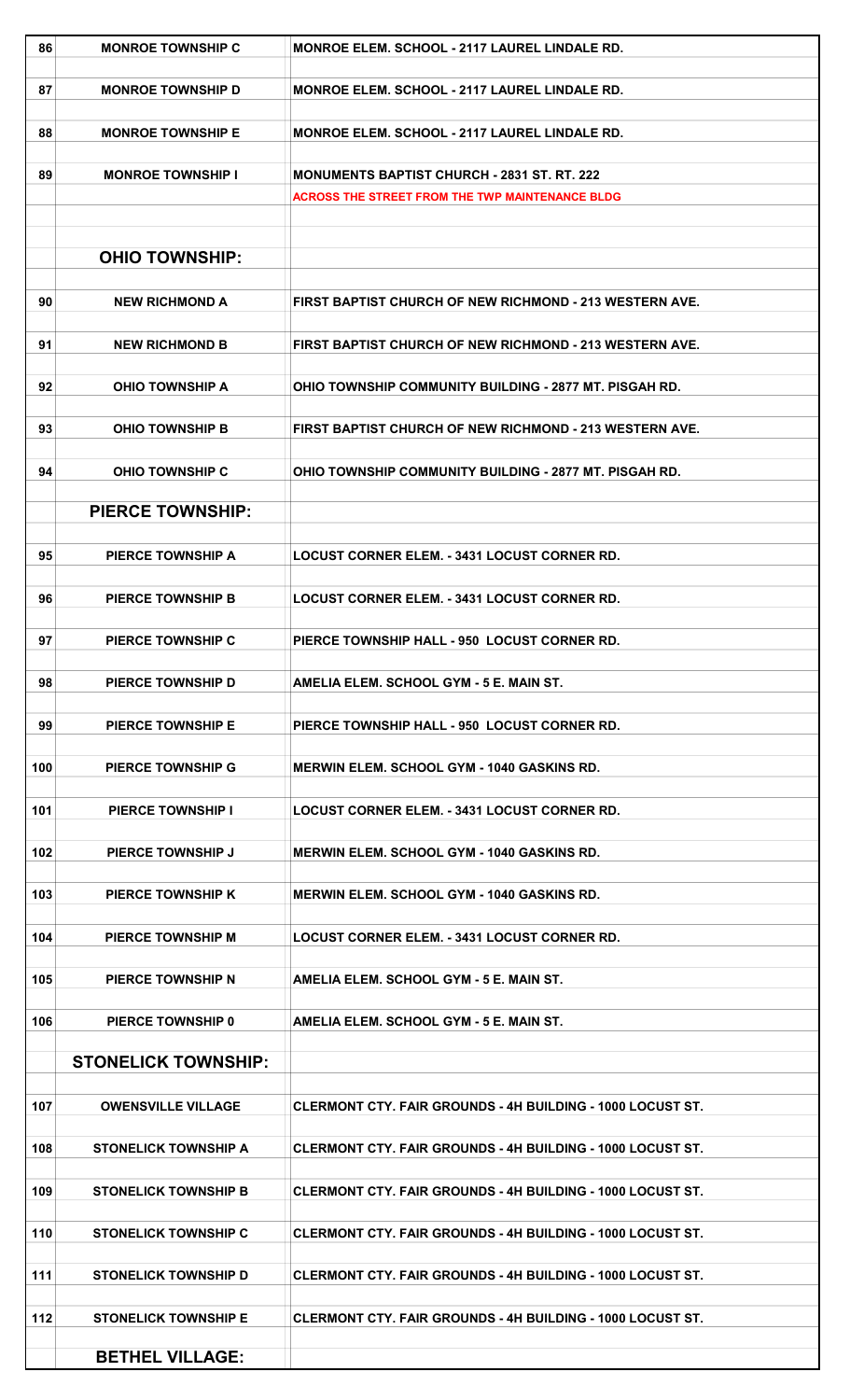| 113 | <b>BETHEL VILLAGE A</b> | BETHEL COMMUNITY BUILDING - 129 N. UNION ST.              |
|-----|-------------------------|-----------------------------------------------------------|
| 114 | <b>BETHEL VILLAGE B</b> | <b>BETHEL COMMUNITY BUILDING - 129 N. UNION ST.</b>       |
|     | <b>TATE TOWNSHIP:</b>   |                                                           |
| 115 | <b>TATE TOWNSHIP A</b>  | <b>BETHEL TATE MIDDLE SCHOOL - 649 W. PLANE ST.</b>       |
| 116 | <b>TATE TOWNSHIP B</b>  | <b>BETHEL TATE MIDDLE SCHOOL - 649 W. PLANE ST.</b>       |
| 117 | <b>TATE TOWNSHIP D</b>  | <b>BETHEL TATE MIDDLE SCHOOL - 649 W. PLANE ST.</b>       |
| 118 | <b>TATE TOWNSHIP F</b>  | <b>BETHEL TATE MIDDLE SCHOOL - 649 W. PLANE ST.</b>       |
| 119 | <b>TATE TOWNSHIP H</b>  | BETHEL TATE MIDDLE SCHOOL - 649 W. PLANE ST.              |
|     | <b>UNION TOWNSHIP:</b>  |                                                           |
| 120 | <b>UNION TOWNSHIP A</b> | FIRST BAPTIST CHURCH OF GLEN ESTE - 1034 OLD ST. RT. 74   |
| 121 | <b>UNION TOWNSHIP B</b> | <b>SUMMERSIDE ELEM. SCHOOL GYM - 4639 VERMONA DR.</b>     |
| 122 | UNION TOWNSHIP C        | SUMMERSIDE ELEM. SCHOOL GYM - 4639 VERMONA DR.            |
| 123 | UNION TOWNSHIP D        | FIRST BAPTIST CHURCH OF GLEN ESTE - 1034 OLD ST. RT. 74   |
| 124 | <b>UNION TOWNSHIP E</b> | FIRST BAPTIST CHURCH OF GLEN ESTE - 1034 OLD ST. RT. 74   |
| 125 | <b>UNION TOWNSHIP F</b> | <b>CROSSROADS EAST CHURCH - 4450 EASTGATE SOUTH DR.</b>   |
| 126 | UNION TOWNSHIP G        | UNION TOWNSHIP CIVIC CENTER - 4530 AICHOLTZ RD.           |
| 127 | UNION TOWNSHIP H        | FIRST BAPTIST CHURCH OF GLEN ESTE - 1034 OLD ST. RT. 74   |
| 128 | <b>UNION TOWNSHIP I</b> | <b>CROSSROADS EAST CHURCH - 4450 EASTGATE SOUTH DR.</b>   |
| 129 | UNION TOWNSHIP J        | <b>CROSSROADS EAST CHURCH - 4450 EASTGATE SOUTH DR.</b>   |
| 130 | UNION TOWNSHIP K        | SOLID ROCK SOUTH CHURCH - 3946 HOPPER HILL RD.            |
| 131 | <b>UNION TOWNSHIP L</b> | WITHAMSVILLE TOBASCO ELEM. SCHOOL - 733 OHIO PIKE         |
| 132 | UNION TOWNSHIP M        | <b>WEST CLERMONT MIDDLE SCHOOL GYM - 1341 CLOUGH PIKE</b> |
| 133 | <b>UNION TOWNSHIP N</b> | SOLID ROCK SOUTH CHURCH - 3946 HOPPER HILL RD.            |
| 134 | UNION TOWNSHIP O        | WITHAMSVILLE TOBASCO ELEM. SCHOOL - 733 OHIO PIKE         |
| 135 | UNION TOWNSHIP P        | WEST CLERMONT MIDDLE SCHOOL GYM - 1341 CLOUGH PIKE        |
| 136 | UNION TOWNSHIP Q        | ALL SAINTS LUTHERAN CHURCH - 445 CRAIG RD.                |
| 137 | <b>UNION TOWNSHIP R</b> | SUMMERSIDE ELEM. SCHOOL GYM - 4639 VERMONA DR.            |
|     |                         |                                                           |
| 138 | UNION TOWNSHIP T        | <b>WEST CLERMONT MIDDLE SCHOOL GYM - 1341 CLOUGH PIKE</b> |
| 139 | UNION TOWNSHIP U        | <b>CLOUGH PIKE ELEMENTARY - 808 CLOUGH PIKE</b>           |
| 140 | UNION TOWNSHIP W        | SOLID ROCK SOUTH CHURCH - 3946 HOPPER HILL RD.            |
| 141 | UNION TOWNSHIP X        | <b>CROSSROADS EAST CHURCH - 4450 EASTGATE SOUTH DR.</b>   |